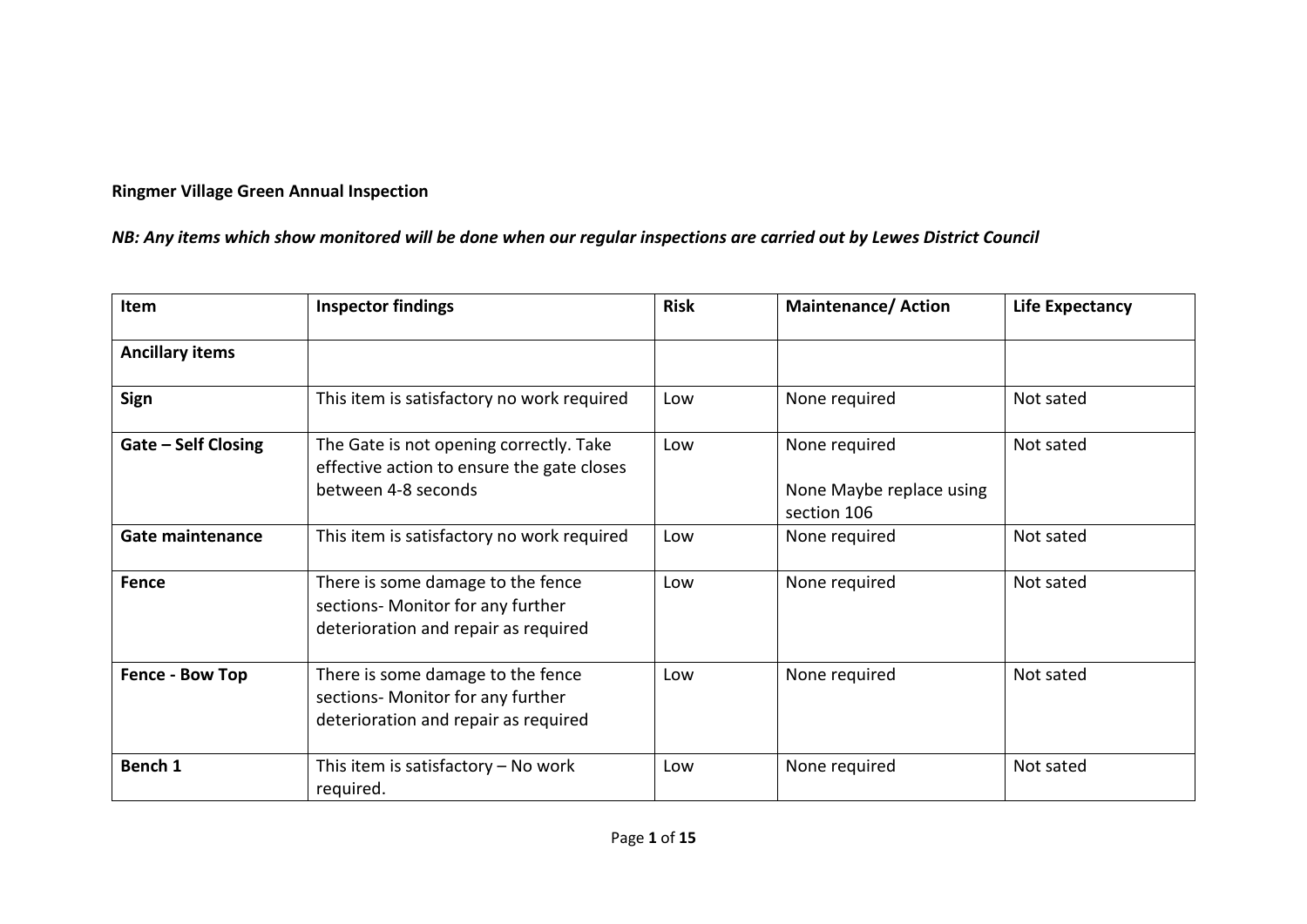| Bench <sub>2</sub>  | There is some damage to the item monitor<br>use and repair if required                                                                                                                                                                                              | Low                | None required                                                 | Not sated |
|---------------------|---------------------------------------------------------------------------------------------------------------------------------------------------------------------------------------------------------------------------------------------------------------------|--------------------|---------------------------------------------------------------|-----------|
| <b>Picnic Table</b> | This item is satisfactory $-$ No work<br>required.                                                                                                                                                                                                                  | Low                | None required                                                 | Not sated |
| <b>General site</b> | Finding $1$ – There is some damage to the<br>bitmac paths - Monitor use and repair if<br>required<br><b>Finding 2</b> $-$ The surface is lifting at the<br>edges and creating trip points - repair<br>perimeter of surfacing to remove trip<br>points               | Low<br>Medium      | Monitor<br>Obtain 3 quotations                                | Not sated |
|                     | <b>Finding 3 – There is algae and moss on the</b><br>surface resulting in slippery conditions -<br>Clean and treat appropriately<br><b>Finding 4</b> $-$ There are gaps opening<br>between the surfacing and the edging<br>surround or between the joints - Monitor | Medium/High<br>Low | Action taken - Parish<br><b>Council Contractor</b><br>Monitor |           |
|                     | and repair as required<br><b>Finding 5</b> $-$ There are weeds/vegetations<br>growth between or around the edges of<br>the surfacing - Remove weeds/vegetation<br>growth                                                                                            | Low                | Action taken - Parish<br><b>Council Contractor</b>            |           |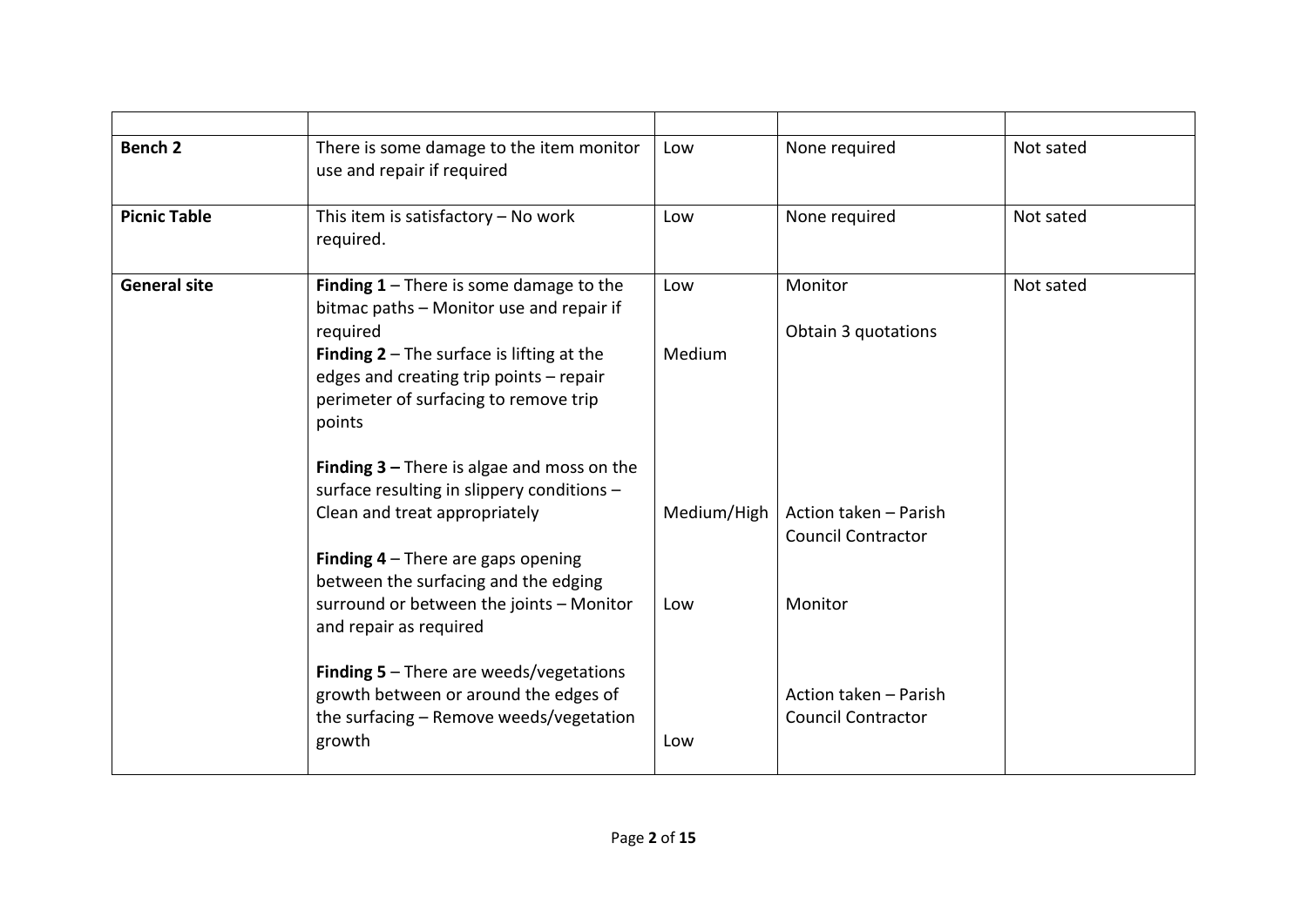| <b>Multi Play Toddler</b>       | <b>Finding 1</b> – There is algae or moss on the<br>surface of the equipment - Clean and treat<br>appropriately                                                                        | Low    | Action taken - Parish<br><b>Council Contractor</b>                                  | $5 - 10$ Years |
|---------------------------------|----------------------------------------------------------------------------------------------------------------------------------------------------------------------------------------|--------|-------------------------------------------------------------------------------------|----------------|
|                                 | <b>Finding 2 – A number of fixings have</b><br>worked loose $-$ secure all the fixings                                                                                                 | Medium | Action taken - Parish<br><b>Council Contractor</b>                                  |                |
| Swings - 1 Bay 2 Seat<br>(Flat) | Finding $1$ – The timber stain is in poor<br>condition - prepare all affected parts and<br>re-stain with an appropriate preservative<br>Finding $2$ – There is some evidence of rot in | Low    | Request the Parish Council<br>Contractor stain the timber                           | $3 - 5$ Years  |
|                                 | the timber - monitor for any further<br>deterioration and replace as required                                                                                                          | Low    |                                                                                     |                |
|                                 | Finding 3 - The chain openings are in<br>excess of the 8.6mm as recommended by<br>BS EN 1176 - Monitor no remedial work<br>recommended                                                 | Low    |                                                                                     |                |
|                                 | <b>Finding 4</b> $-$ There is notable evidence of<br>chain wear - Monitor for any further<br>deterioration and replace when 40% worn                                                   |        | Monitor and replace using<br>Section 106 funds for this<br>whole piece of equipment |                |
|                                 | <b>Finding 5</b> $-$ The seat clearance from<br>finished surface level to the underside of                                                                                             | Low    | or provide an alternative<br>piece of equipment                                     |                |
|                                 | the seat Is too low when measured in its<br>most onerous position - Install seats to a<br>minimum height of 400mm for group<br><b>Swing Seats</b>                                      | Medium |                                                                                     |                |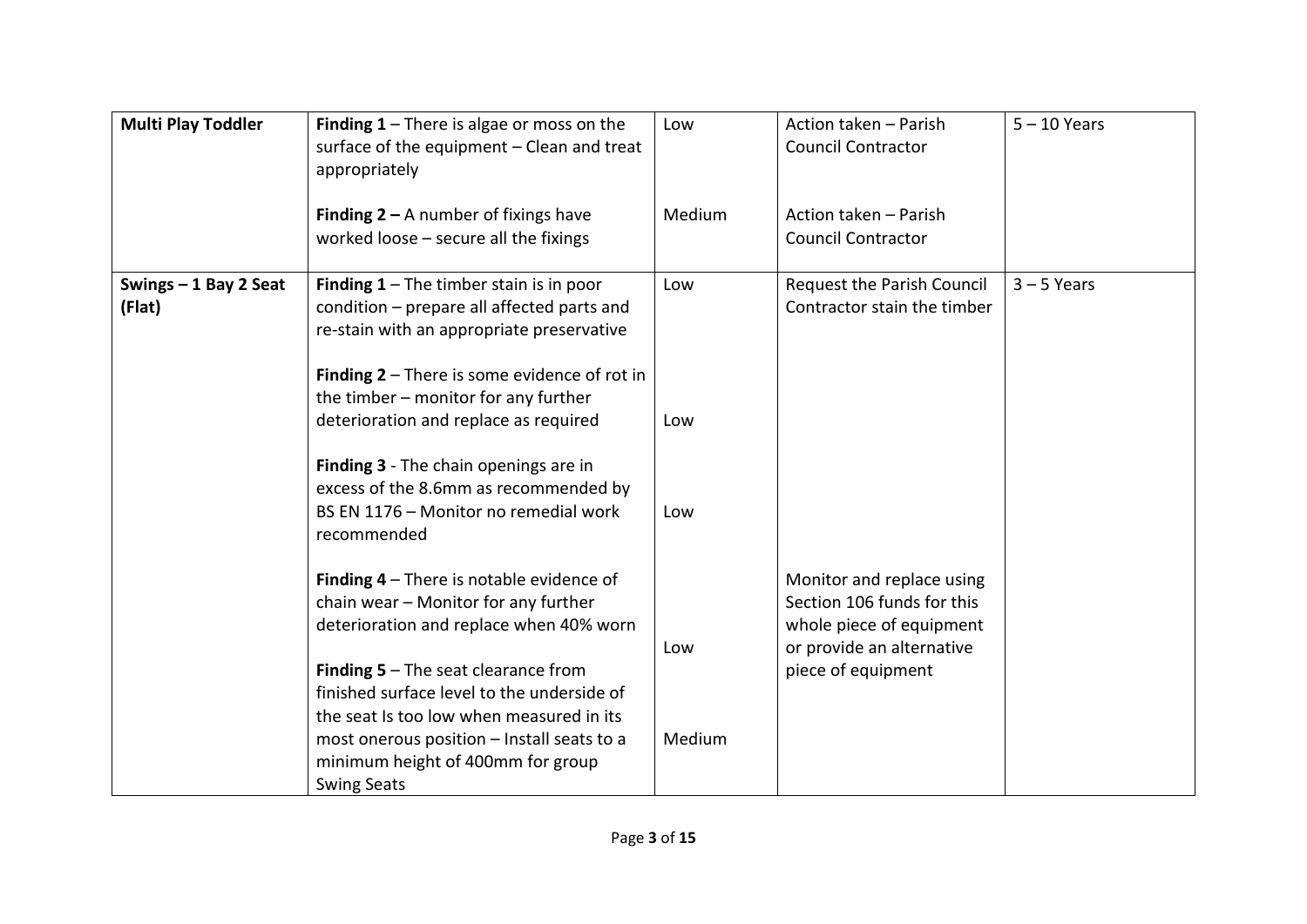|                                     | <b>Finding 6</b> $-$ The brushes are showing signs<br>of wear- Monitor for any further<br>deterioration and replace as required                                                                                                                   | Low         |                                                                                                                  |                |
|-------------------------------------|---------------------------------------------------------------------------------------------------------------------------------------------------------------------------------------------------------------------------------------------------|-------------|------------------------------------------------------------------------------------------------------------------|----------------|
| Single point swing<br>Type 3 (Tyre) | <b>Finding 1</b> $-$ There are significant gaps (over<br>30mm) between the joints in the surface,<br>these are large enough for a small foot to<br>enter - repair surfacing                                                                       | Medium/High |                                                                                                                  | $5 - 10$ years |
|                                     | <b>Finding 2</b> The surfacing is damaged $-$ repair<br>the damaged areas of surfacing<br>Finding 3 - The chain openings are in                                                                                                                   | Medium      | Monitor and replace using<br>Section 106 funds for this<br>whole piece of equipment<br>or provide an alternative |                |
|                                     | excess of the 8.6mm as recommended by<br>BS EN 1176 - Monitor no remedial work<br>recommended                                                                                                                                                     | Low         | piece of equipment                                                                                               |                |
|                                     | Finding 4 - There is notable evidence of<br>chain wear - Monitor for any further<br>deterioration and replace when 40% worn                                                                                                                       | Low         |                                                                                                                  |                |
|                                     | <b>Finding 5</b> - $-$ The seat clearance from<br>finished surface level to the underside of<br>the seat Is too low when measured in its<br>most onerous position - Install seats to a<br>minimum height of 400mm for group<br><b>Swing Seats</b> | Medium      |                                                                                                                  |                |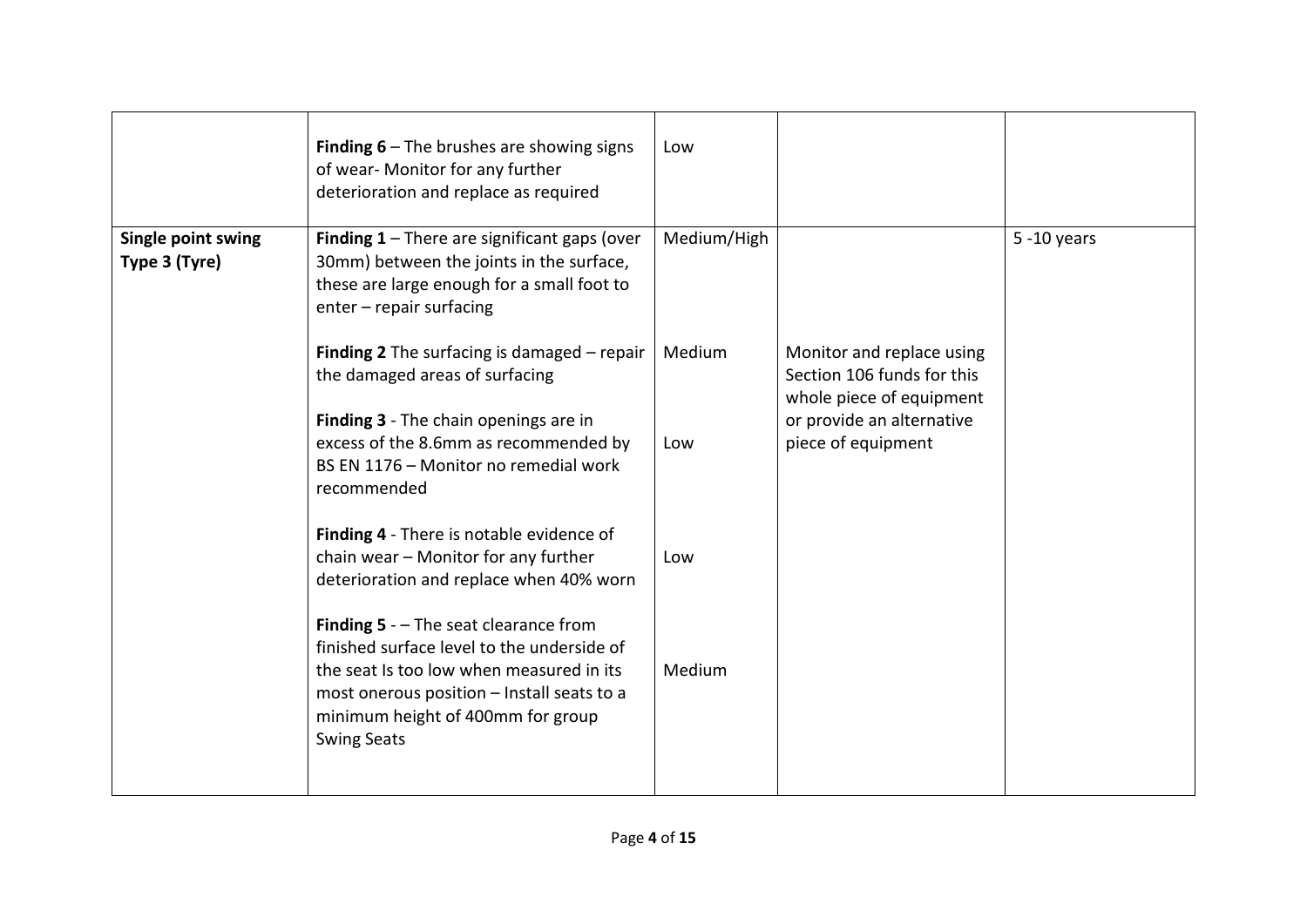|                       | Finding 6 - The brushes are showing signs<br>of wear- Monitor for any further<br>deterioration and replace as required   | Low        |                                                                       |            |
|-----------------------|--------------------------------------------------------------------------------------------------------------------------|------------|-----------------------------------------------------------------------|------------|
| <b>See Saw</b>        | This item is satisfactory $-$ no work required                                                                           | Low        | None.                                                                 | 5-10 years |
| <b>Activity Trail</b> | Finding 1 The item has missing<br>$component(s)$ – Consider replacing missing<br>components                              | Low        |                                                                       | 5-10 years |
|                       | Finding 2 There are damaged timbers $-$<br>Monitor use and replace if required                                           | Low        |                                                                       |            |
|                       | <b>Finding 3</b> There is some rot in the timber $-$<br>Monitor for any further deterioration and<br>replace if required | Low        |                                                                       |            |
|                       | Finding 4 The bearing is not operating<br>correctly - Replace the bearing as required                                    | Low        | Request the Parish Council<br>or Cosmo Play to replace<br>the bearing |            |
|                       | Finding 5 A number of fixings have worked<br>loose - Secure all loose fittings                                           | Low/Medium | Request the Parish Council<br>or Cosmo Play to replace<br>the bearing |            |
| <b>Swing Barrier</b>  | This item is satisfactory $-$ No work is<br>required                                                                     | Low        |                                                                       | Not sated  |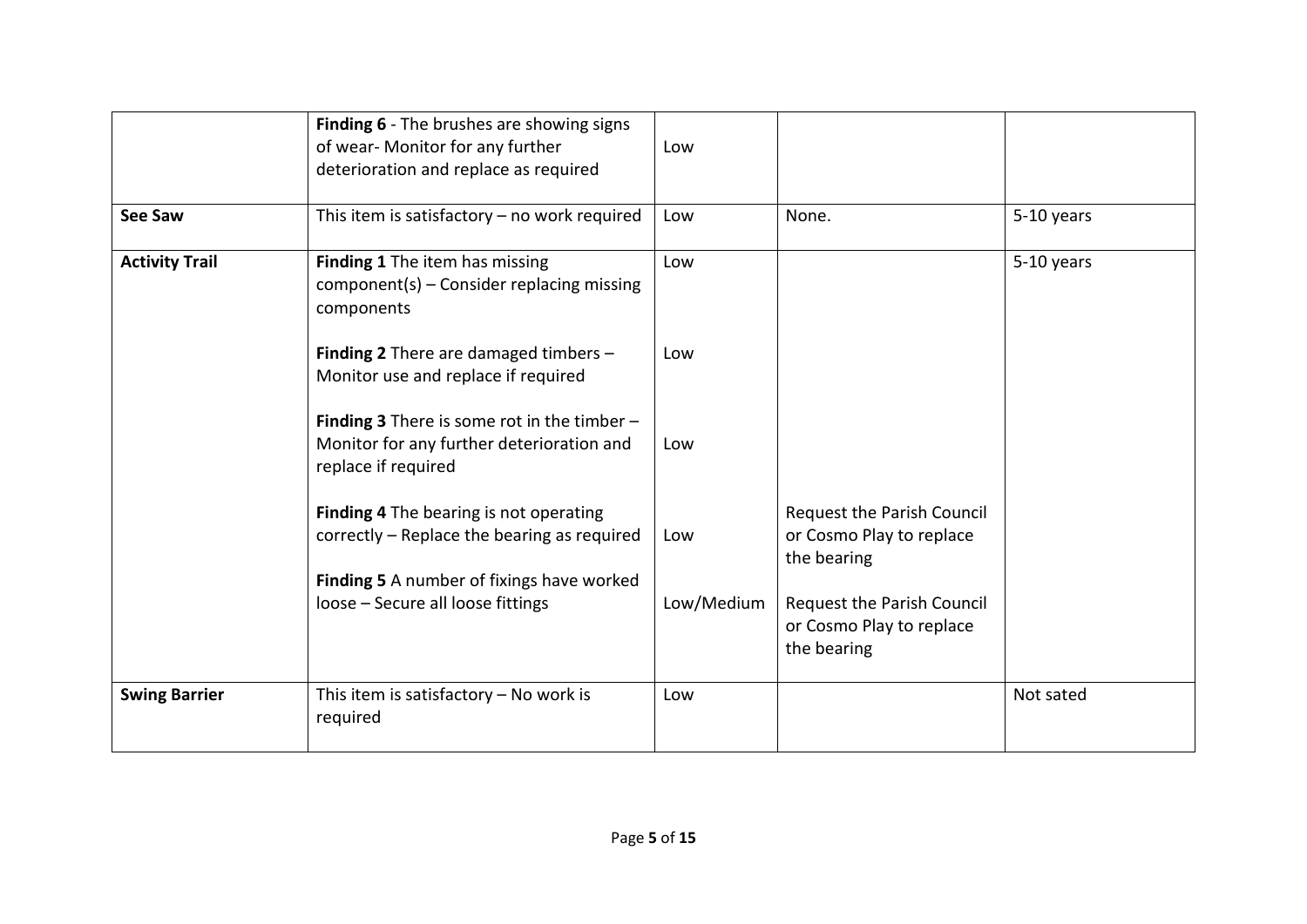| 1 Bay 2 seat (Cradle)      | Finding 1 The timber is in poor condition $-$        | Low | Request the Parish Council  | Not sated      |
|----------------------------|------------------------------------------------------|-----|-----------------------------|----------------|
|                            | Prepare all affected parts and re-stain with         |     | Contractor stain the timber |                |
|                            | appropriate preservatives                            |     |                             |                |
|                            |                                                      |     |                             |                |
|                            | <b>Finding 2</b> There is some rot in the timber $-$ |     |                             |                |
|                            | Monitor for any further deterioration and            |     |                             |                |
|                            | replace if required                                  | Low |                             |                |
|                            |                                                      |     |                             |                |
|                            | Finding 3 The chain openings are in excess           |     |                             |                |
|                            | of the 8.6mm as recommended by BS EN                 |     |                             |                |
|                            | 1176 - Monitor no remedial work                      | Low |                             |                |
|                            | recommended                                          |     |                             |                |
|                            |                                                      |     |                             |                |
|                            | Finding 4 There is notable evidence of               |     |                             |                |
|                            | chain wear - Monitor for any further                 |     |                             |                |
|                            | deterioration and replace when 40% worn              | Low |                             |                |
|                            |                                                      |     |                             |                |
|                            | Finding 5 The seat has minor damage or               |     |                             |                |
|                            | wear - Monitor for any further                       |     |                             |                |
|                            | deterioration and replace as required                | Low |                             |                |
|                            |                                                      |     |                             |                |
|                            | Finding 6 The pivot joints are not aligned           |     | Request the Parish Council  |                |
|                            | $correctly - re-align$                               |     | or Cosmo Play realign the   |                |
|                            |                                                      | Low | joints                      |                |
| <b>Multi Play (Junior)</b> | Finding 1 The roof height is low and can be          | Low |                             | $5 - 10$ Years |
| <b>Captain Mannering</b>   | climbed onto relatively easily from the              |     |                             |                |
|                            | barriers - Refer to manufacturer for design          |     |                             |                |
|                            | risk assessment                                      |     |                             |                |
|                            |                                                      |     |                             |                |
|                            |                                                      | Low |                             |                |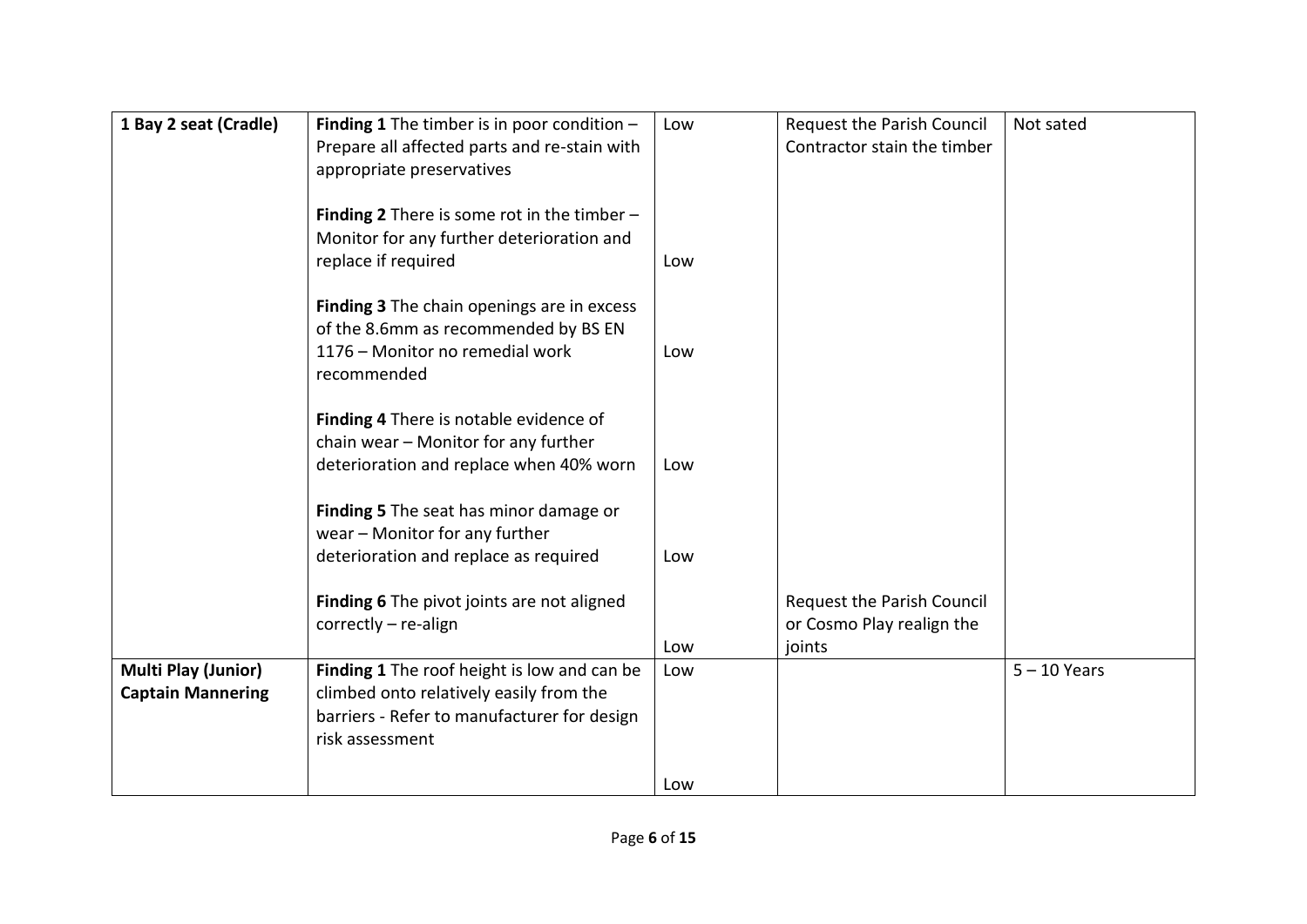|                            | Finding 2 There is / are toggle<br>entrapment/s present in contravention of<br>the recommendations set out in BS EN<br>1176 Part 3 - no remedial work<br>recommended |     |                                                                                            |                |
|----------------------------|----------------------------------------------------------------------------------------------------------------------------------------------------------------------|-----|--------------------------------------------------------------------------------------------|----------------|
|                            | Finding 3 There is surface corrosion<br>present on the item - Consider treating the<br>item                                                                          | Low |                                                                                            |                |
|                            | Finding 4 There is/are bolt cap covers<br>missing or damaged on the item-Replace<br>missing or damaged bolt cap covers                                               | Low |                                                                                            |                |
|                            | Finding 5 The design of the barriers<br>encourages standing or sitting and fails the<br>requirements of BS EN 1176 - Monitor- No<br>remedial work required           | Low |                                                                                            |                |
| <b>Spring Dog</b>          | Finding 1<br>The surfacing is severely damaged - Repair<br>damaged areas of surfacing                                                                                | Low |                                                                                            | $5 - 10$ years |
|                            | <b>Finding 2</b> The spring clamps are loose $-$<br>Tighten all loose fixings                                                                                        | Low | <b>Request the Parish Council</b><br><b>Contractor or Cosmo Play</b><br>realign the joints |                |
| <b>Multi Play (Junior)</b> | Finding 1 The weld(s) on this item have<br>failed - Repair item                                                                                                      | Low | Request the Parish Council<br>or Cosmo repair the points                                   | $5 - 10$ years |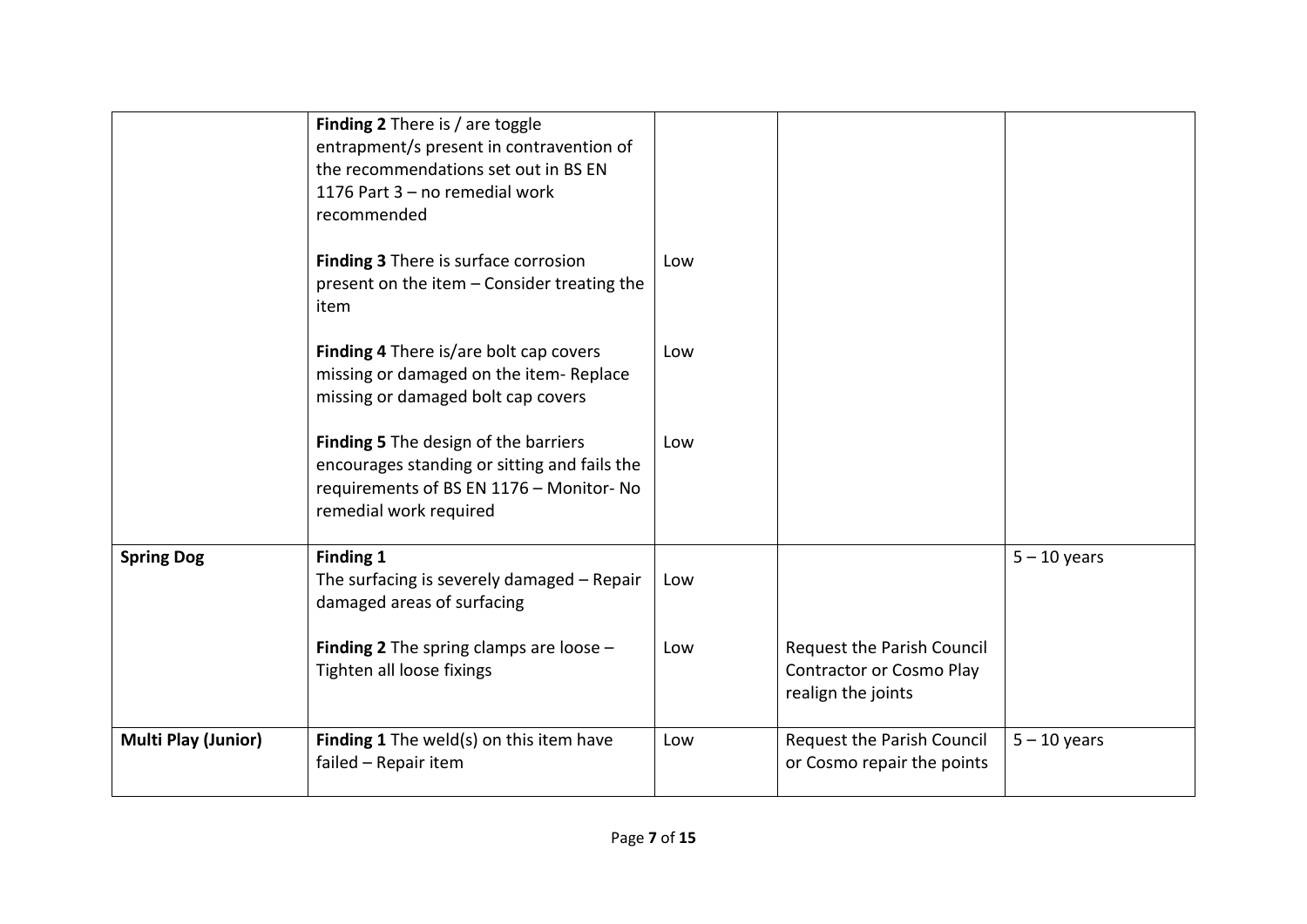|                        | Finding 2 There are a number of dents in<br>the slide surface - Monitor for any further<br>deterioration and repair as required<br>Finding 3 The side of the slide is damaged -<br>Monitor for any further deterioration and<br>repair as required | Low<br>Low | mentioned for this piece of<br>equipment                                                             |            |
|------------------------|----------------------------------------------------------------------------------------------------------------------------------------------------------------------------------------------------------------------------------------------------|------------|------------------------------------------------------------------------------------------------------|------------|
|                        | Finding 4 The safety surface under or<br>around this unit has been damaged -<br>Monitor for any further deterioration and<br>repair as required                                                                                                    | Low        |                                                                                                      |            |
|                        | Finding 6 There is an opening in the<br>barriers exceeding the width allowed<br>(500mm) in BS EN 1176, this is a low risk<br>failure and no remedial action is required -<br>Monitor - No remedial work required                                   | Low        |                                                                                                      |            |
|                        | Finding 7 This is or are fixings missing on<br>the item - Replace all missing fixings.                                                                                                                                                             | Low        |                                                                                                      |            |
| <b>Ancillary Items</b> |                                                                                                                                                                                                                                                    |            |                                                                                                      |            |
| Gate - Self Closing    | The gate is not opening correctly -Take<br>effective action to ensure the gate closes<br>between 4 and 5 seconds                                                                                                                                   | Low        | Request the Parish Council<br>or Cosmo repair the points<br>mentioned for this piece of<br>equipment | Not stated |
| Fence - Bow Top        | There is some damage to the fence<br>sections - Monitor for any further<br>deterioration and repair as required                                                                                                                                    | Low        |                                                                                                      | Not stated |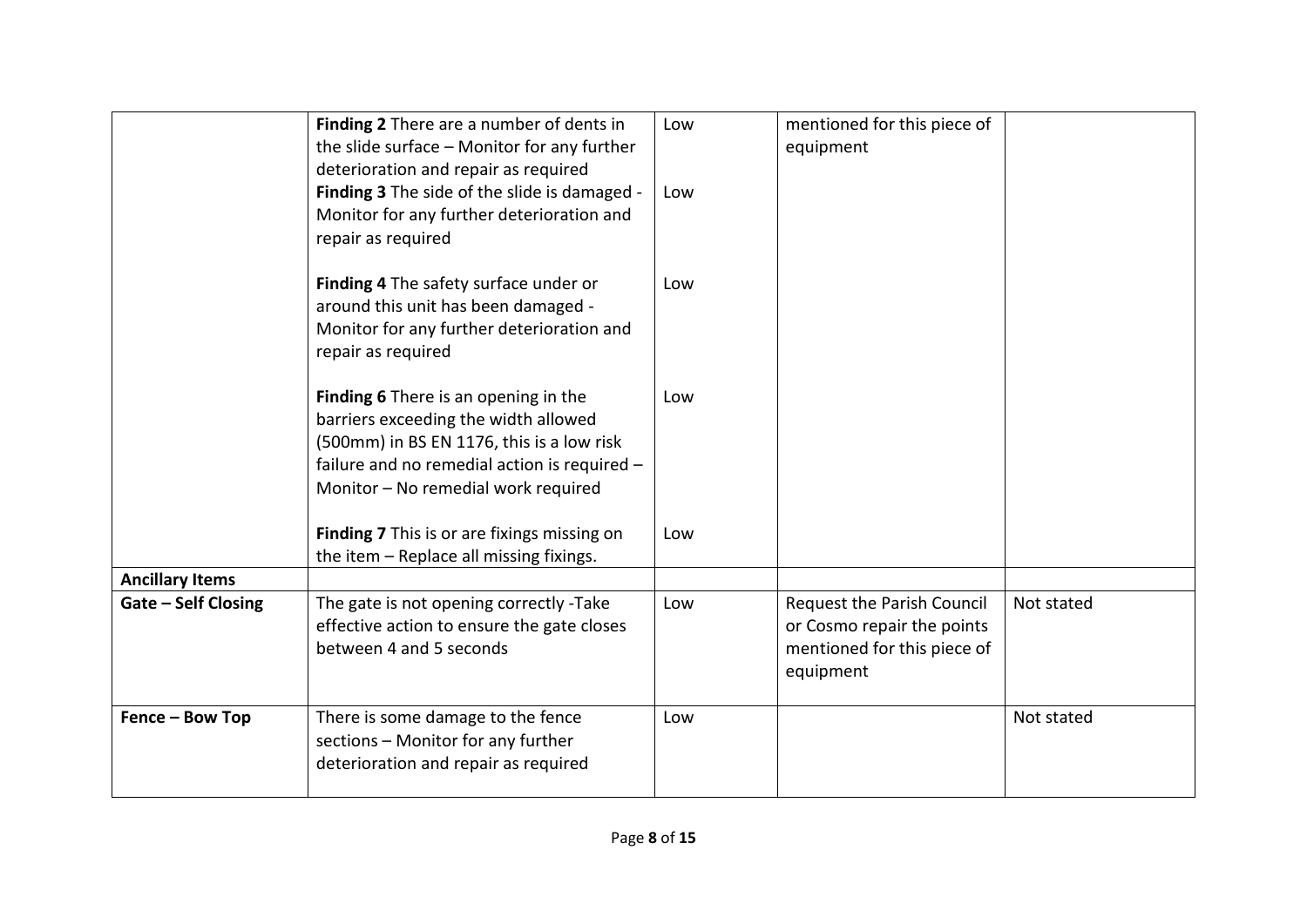| <b>Site General</b>                                        |                                                                                                                                                                         |          |                                                                                                         |            |
|------------------------------------------------------------|-------------------------------------------------------------------------------------------------------------------------------------------------------------------------|----------|---------------------------------------------------------------------------------------------------------|------------|
| <b>Bench</b>                                               | There is some damage to this item -<br>Monitor and repair if required                                                                                                   | Low      |                                                                                                         | Not stated |
|                                                            | There is some damage to the bitmac paths<br>- Monitor and repair if required                                                                                            | Low      |                                                                                                         | Not stated |
| <b>Surfacing</b>                                           | The surface is lifting at the edges and<br>creating a trip $-$ Repair the perimeter of<br>the surfacing to remove the trip points                                       | Medium   | <b>Request the Parish Council</b><br>or Cosmo repair the points<br>mentioned regarding the<br>surfacing | Not stated |
| <b>Surfaces</b>                                            | There is algae and moss growth on the<br>surface resulting in slippery conditions -<br>Clean and treat appropriately                                                    | Low      | Officers have requested<br>this be dealt with                                                           | Not stated |
| <b>Surfacing</b>                                           | There are gaps between the surfacing and<br>edging surround or between the joints in<br>the surfacing - Monitor for any further<br>deterioration and repair as required | Low      |                                                                                                         | Not stated |
| <b>Surfacing</b>                                           | There are weeds/vegetation growth<br>between or around the edges of the<br>surfacing - Remove/weeds/vegetation<br>growth                                                | Low      |                                                                                                         | Not stated |
| <b>Activity Equipment -</b><br><b>Multi Play (Toddler)</b> | Finding 1 There is algae or moss on the<br>surface of the equipment - Clean and treat<br>appropriately                                                                  | Very Low | Request the Parish Council<br>Contractor clean this piece<br>of equipment                               | Not stated |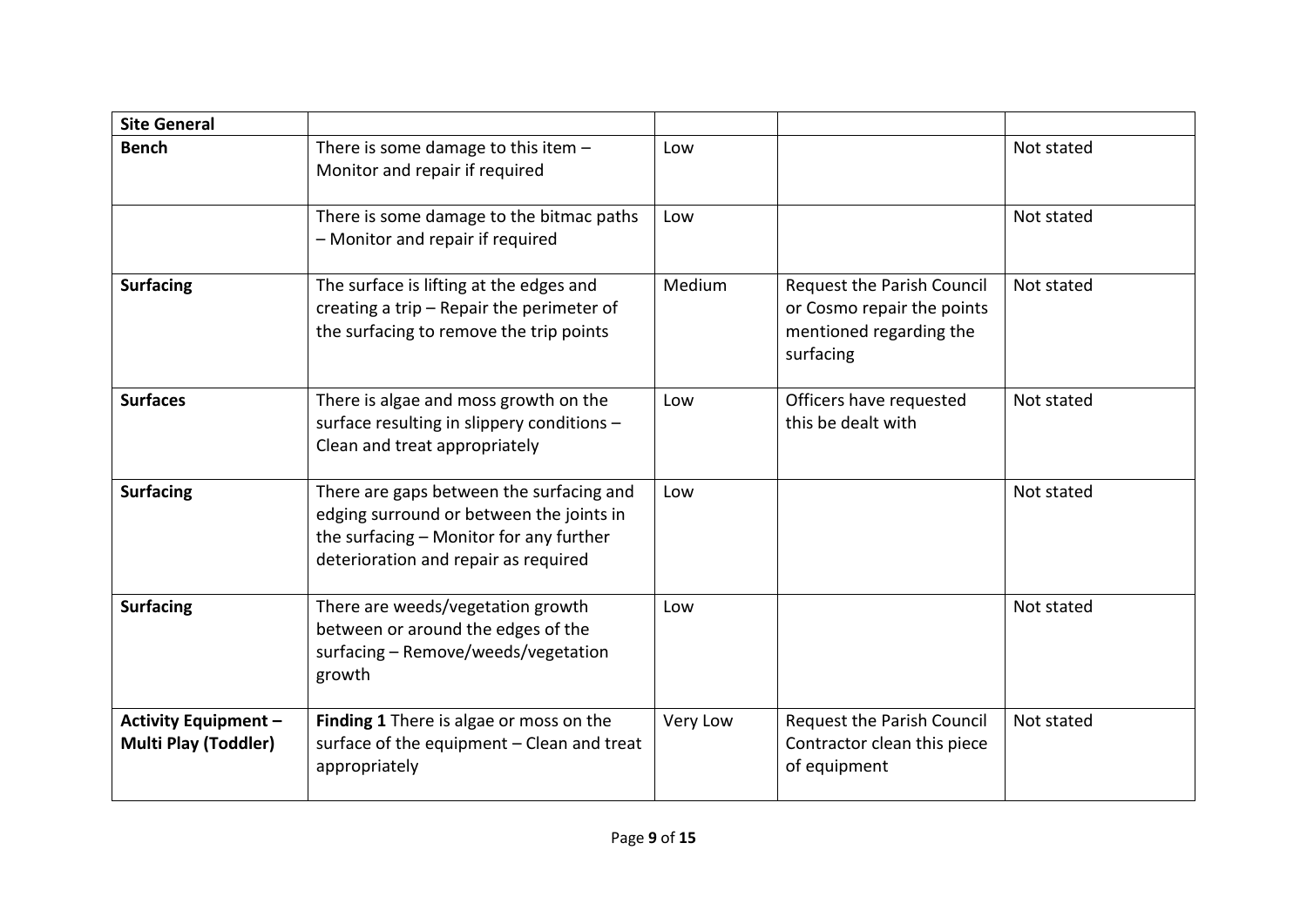|                                      | Finding 2 A number of fixings have worked<br>loose - Secure all loose fixings                                                                                                                           | Low      | Request the Parish Council<br>or Cosmo repair the points<br>mentioned for this piece of<br>equipment |            |
|--------------------------------------|---------------------------------------------------------------------------------------------------------------------------------------------------------------------------------------------------------|----------|------------------------------------------------------------------------------------------------------|------------|
| <b>Swings 1 Bay 2 Seat</b><br>(Flat) | Finding 1 The timber stain is in poor<br>condition - Prepare all affected parts and<br>re-stain with an appropriate preservative                                                                        | Low      | Request the Parish Council<br>Contractor stain the timber                                            | Not stated |
|                                      | Finding 2 There is some evidence of rot in<br>the timber - Monitor for any further<br>deterioration and replace as required                                                                             | Low      |                                                                                                      |            |
|                                      | Finding 3 The pivot joints are not aligned<br>correctly - Realign                                                                                                                                       | Low      | <b>Request Parish Council</b><br>Contractor to investigate                                           |            |
|                                      | Finding 4 The chain openings are in excess<br>of the 8.6mm as recommended by BS EN<br>1176 - Monitor no remedial work<br>recommended                                                                    | Very Low |                                                                                                      |            |
|                                      | Finding 5 There is notable evidence of<br>chain wear - Monitor for any further<br>deterioration                                                                                                         | Low      |                                                                                                      |            |
|                                      | Finding 6 There are significant gaps over<br>30mm between the surface and the edging<br>or between the joints in the surface, these<br>are large enough for a small foot to enter -<br>Repair surfacing | Low      | Consider repair                                                                                      |            |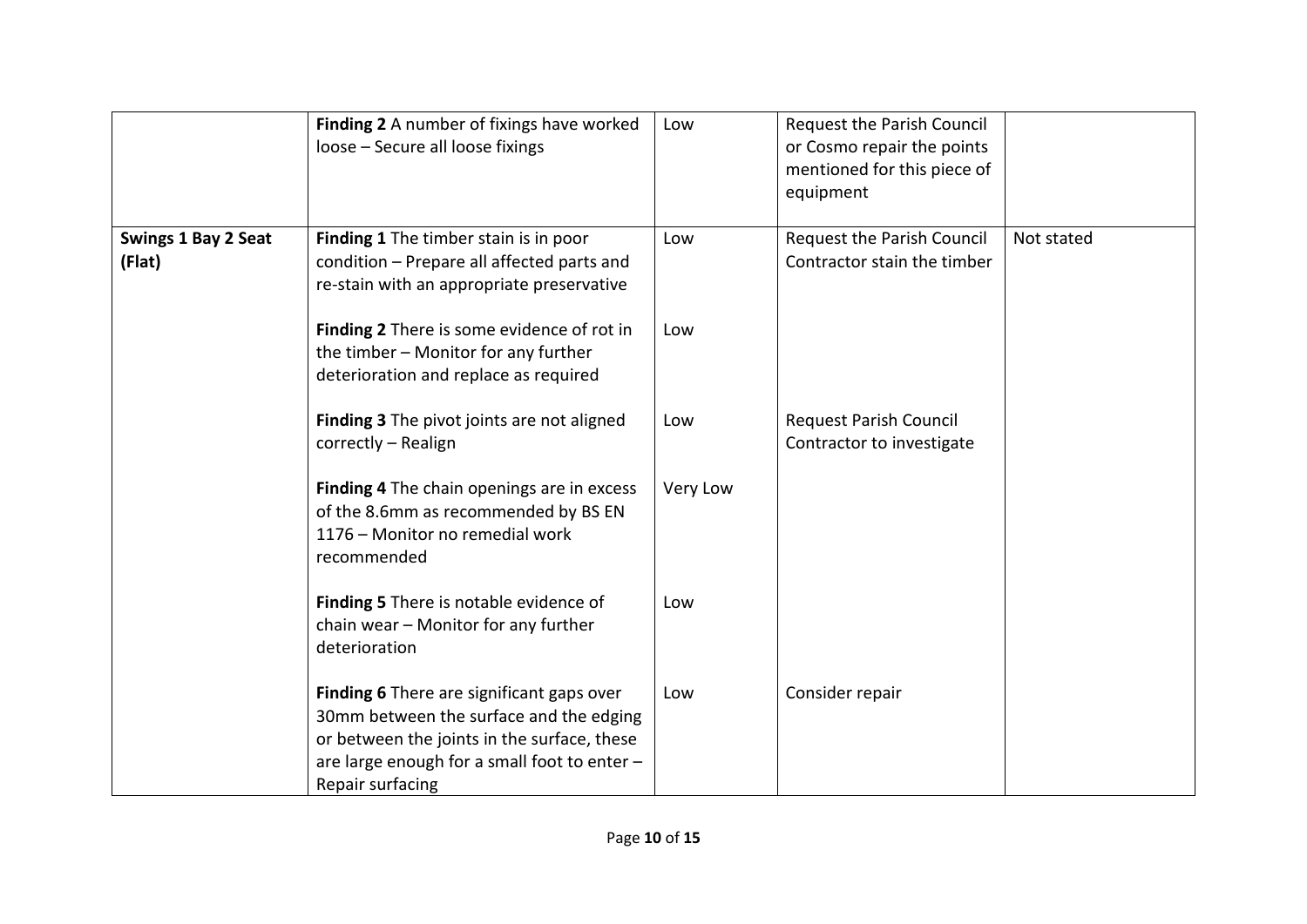| <b>Swings - Single Point</b><br><b>Swing Type 3</b> | Finding 1The surfacing around the item is<br>damaged - Repair the damaged area of<br>surfacing                                                                                                                                        | Low |                                                          | Not stated |
|-----------------------------------------------------|---------------------------------------------------------------------------------------------------------------------------------------------------------------------------------------------------------------------------------------|-----|----------------------------------------------------------|------------|
|                                                     | Finding 2 The chain openings are in excess<br>of the 8.6mm as recommended by BS EN<br>1176 - Monitor no remedial work<br>recommended                                                                                                  | Low |                                                          |            |
|                                                     | Finding 3 There is notable evidence of<br>chain wear - Monitor for any further<br>deterioration and replace when 40% worn                                                                                                             | Low |                                                          |            |
|                                                     | Finding 4 The seat clearance from finished<br>surface level to the underside of the seat is<br>too low when measured in its most<br>onerous position - Install seats to a<br>minimum height of 400mm for Group<br><b>Swings Seats</b> | Low |                                                          |            |
|                                                     | <b>Finding 5</b> The bushes are showing signs $-$<br>Monitor for any further deterioration and<br>replace as required                                                                                                                 | Low |                                                          |            |
| <b>Activity Trail</b>                               | Finding 1 There are damaged timbers -<br>Monitor and replace if required                                                                                                                                                              | Low | Request the Parish Council<br>or Cosmo repair the points | Not stated |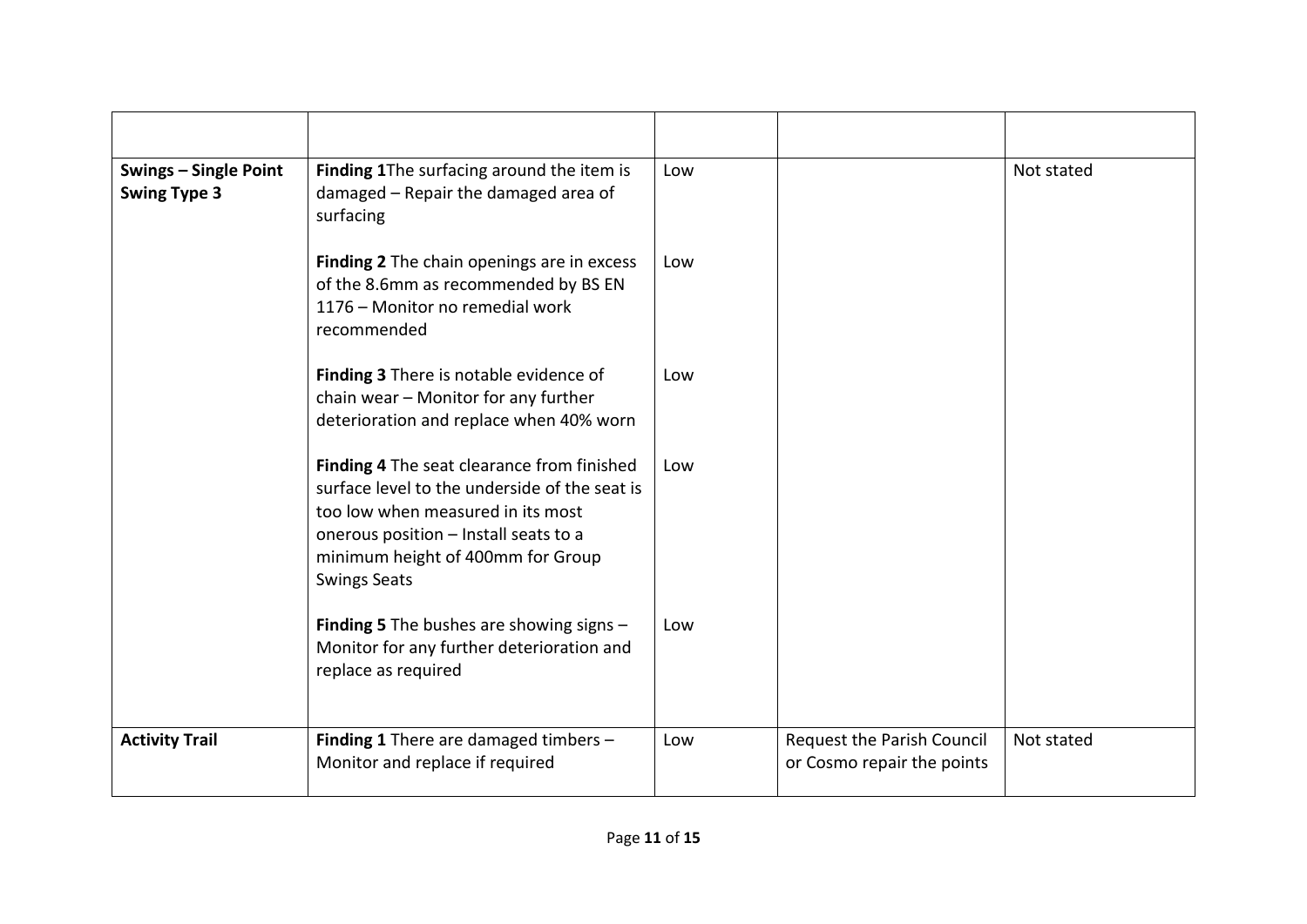|                                        | Finding 2 The bearing is not operating<br>correctly – Replace the bearing as required<br><b>Finding 3</b> A number of fixing(s) have<br>worked loose - Secure all loose fixings                                                                                                                                                       | Low<br>Low                                     | mentioned for this piece of<br>equipment                                                             |            |
|----------------------------------------|---------------------------------------------------------------------------------------------------------------------------------------------------------------------------------------------------------------------------------------------------------------------------------------------------------------------------------------|------------------------------------------------|------------------------------------------------------------------------------------------------------|------------|
| <b>Basket Swing</b>                    | Finding 1 The surfacing around the item is<br>damaged - Repair the damaged areas of<br>surfacing (Grass Matrix Tiles)<br>Finding 2 The ropes on this item have been<br>taped and we ae unable to fully assess the<br>condition of the rope, ensure no wire<br>strands are broken beneath the tape -<br>Repair and replace as required | Low<br>Risk<br>assessment<br>not<br>undertaken | Request the Parish Council<br>or Cosmo repair the points<br>mentioned for this piece of<br>equipment | Not stated |
| <b>Swings 1 Bay 2 Seat</b><br>(Cradle) | Finding 1 The timber stain is in poor<br>condition - Prepare the affected parts and<br>re-stain with an appropriate preservative<br>Finding 2 There is some evidence of rot in<br>the timber - Monitor for any further<br>deterioration and replace as required                                                                       | Low<br>Low                                     | <b>Request the Parish Council</b><br>Contractor stain the timber                                     | Not stated |
|                                        | Finding 3 The chain openings are in excess<br>of the 8.6mm as recommended by BS EN<br>1176 – Monitor no remedial work<br>recommended                                                                                                                                                                                                  | Low                                            |                                                                                                      |            |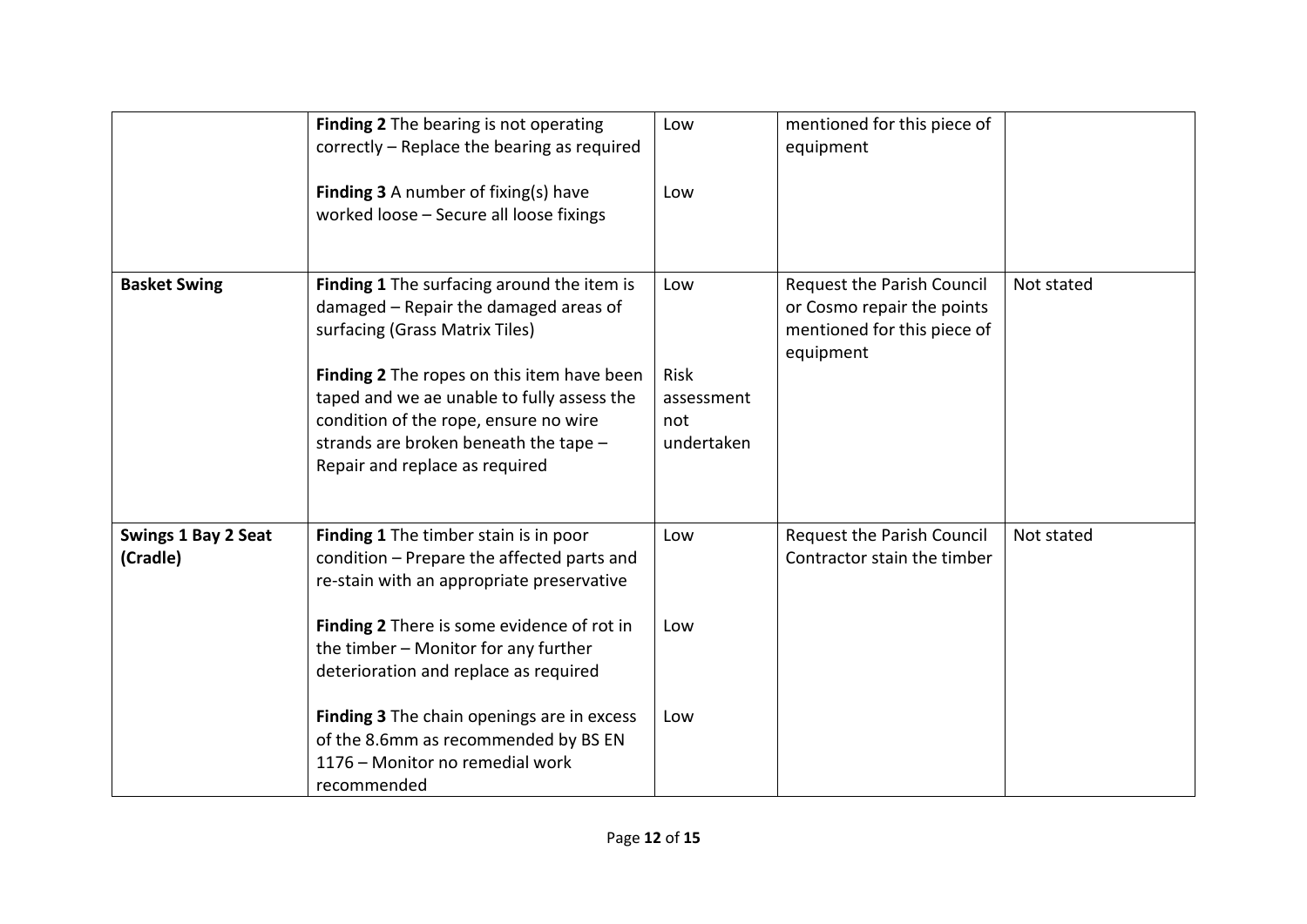|                                                 | Finding 4 There is some notable evidence<br>of chain wear - Monitor for any further<br>deterioration and replace as required<br>Finding 5 The pivot joints are not aligned<br>correctly - Re-align | Low      | <b>Request the Parish Council</b><br>or Cosmo repair the points<br>mentioned for this piece of<br>equipment |            |
|-------------------------------------------------|----------------------------------------------------------------------------------------------------------------------------------------------------------------------------------------------------|----------|-------------------------------------------------------------------------------------------------------------|------------|
| <b>Multi Play Junior</b><br>(Captain Mannering) | Finding 1 The height is low and can be<br>climbed onto relatively easily from the<br>barriers - Refer to manufacturer for design<br>risk assessment                                                | Low      | Request Risk Assessment<br>from the manufacturer                                                            | Not stated |
|                                                 | Finding 2 There is/are toggle entrapment/s<br>in contravention of the recommendations<br>set out in BS EN 1176 Part 3 - Monitor - no<br>remedial work required                                     | Low      | <b>Request the Parish Council</b><br>or Cosmo repair the points<br>mentioned for this piece of<br>equipment |            |
|                                                 | Finding 3 There is surface corrosion on the<br>item - Consider treating the item                                                                                                                   | Low      |                                                                                                             |            |
|                                                 | Finding 4 There are bolt cap covers missing<br>or damaged on the item - Replace missing<br>or damaged bolt cap covers                                                                              | Very Low |                                                                                                             |            |
|                                                 | <b>Finding 5</b> The design of the barriers<br>encourages standing or sitting and fails the<br>requirements of BS EN 1176 - Monitor -<br>No remedial work required                                 | Very Low |                                                                                                             |            |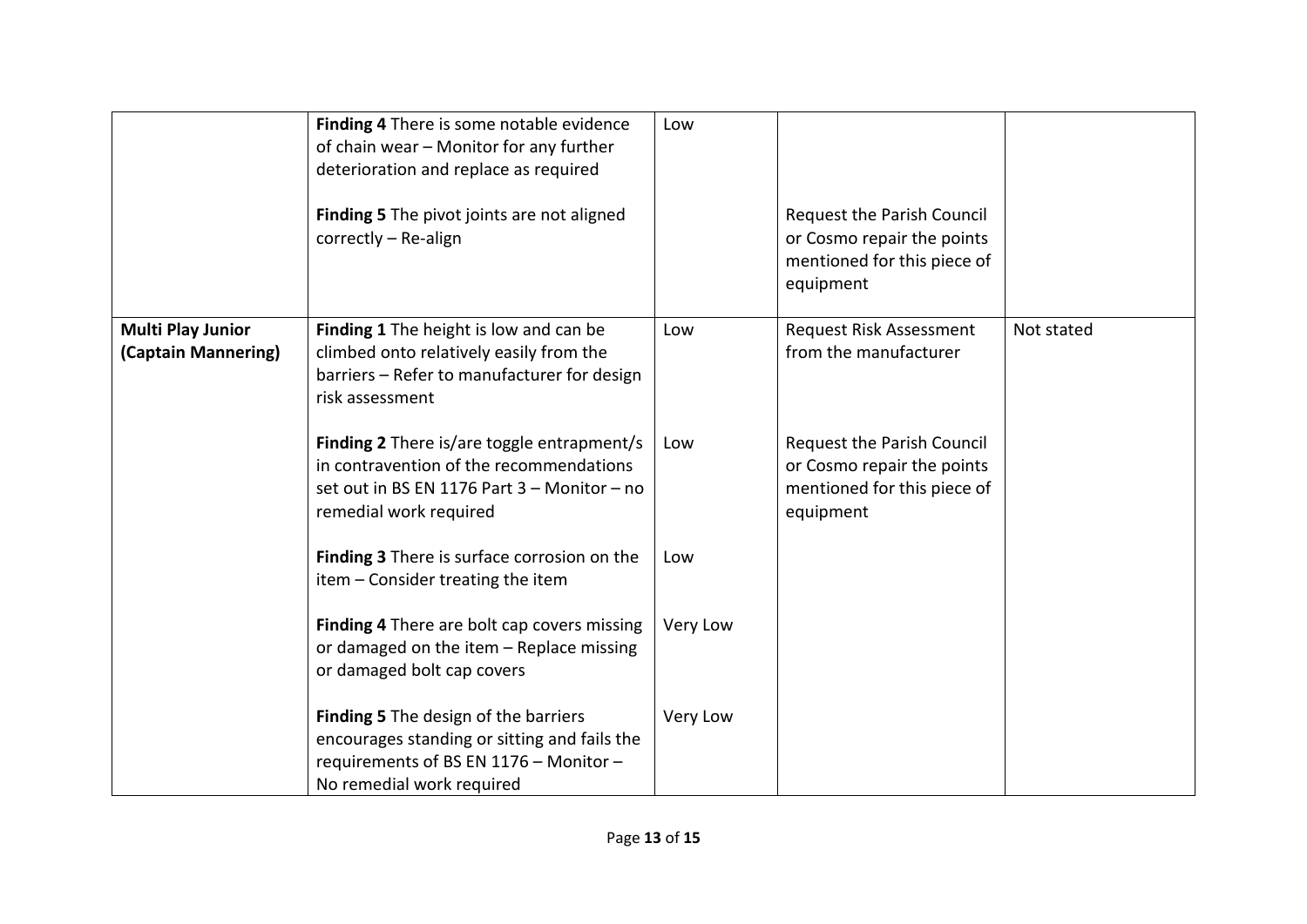| <b>Rocking Equipment -</b><br><b>Spring Frog</b>   | Finding 1 The spring clamps are loose -<br>Tighten all loose fixings                                                                                                            | Low        | Request the Parish Council<br>or Cosmo repair the points<br>mentioned for this piece of<br>equipment | Not stated |
|----------------------------------------------------|---------------------------------------------------------------------------------------------------------------------------------------------------------------------------------|------------|------------------------------------------------------------------------------------------------------|------------|
| <b>Rocking Equipment -</b><br><b>Spring Dog</b>    | Finding 1 The surfacing around the item is<br>damaged - Repair the damaged areas of<br>surfacing<br><b>Finding 2</b> The spring clamps are loose $-$<br>Tighten all the fixings | Low<br>Low | Request the Parish Council<br>or Cosmo repair the points<br>mentioned for this piece of<br>equipment | Not stated |
|                                                    |                                                                                                                                                                                 |            |                                                                                                      |            |
| <b>Activity Play - Multi</b><br><b>Play Junior</b> | <b>Finding 1</b> The weld(s) on this item have<br>failed - Repair item                                                                                                          | Low        | Request Cosmo weld this<br>item                                                                      | Not stated |
|                                                    | <b>Finding 2</b> The side of the slide is damaged $-$<br>Monitor for any further deterioration and<br>repair as required                                                        | Low        |                                                                                                      |            |
|                                                    | Finding 3 The safety surface under or<br>around this unit has been damaged -<br>Monitor for any further deterioration and<br>repair as required                                 | Very Low   |                                                                                                      |            |
|                                                    | Finding 4 There is surface corrosion<br>present on the item - Consider treating the<br>item                                                                                     | Low        |                                                                                                      |            |
|                                                    | Finding 5 There is an opening in the<br>barriers exceeding the width allowed                                                                                                    | Very Low   |                                                                                                      |            |